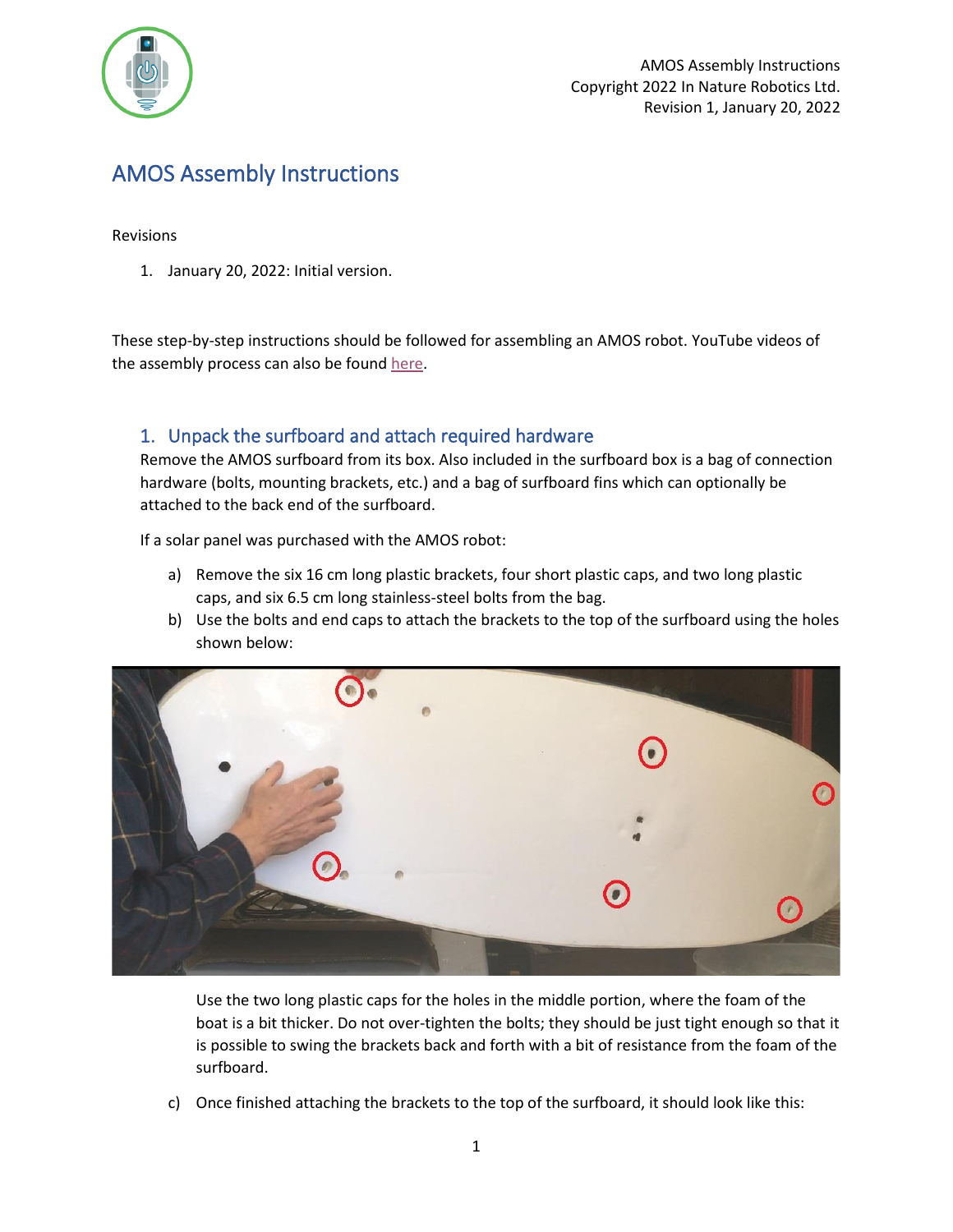

#### AMOS Assembly Instructions Copyright 2022 In Nature Robotics Ltd. Revision 1, January 20, 2022



- d) Take the black, plastic square Humminbird bracket for holding the sonar transducer and place it "legs-down" through the two close-together holes near the middle of the boat.
- e) Take the black sonar transducer out of the AMOS Board Kit box. (It's a wedge-shaped object, about the size of a hockey puck, with a long cable attached.) Thread the cable of the sonar transducer up through the larger of the two holes where the Humminbird bracket was inserted. It may be necessary to temporarily remove the Humminbird bracket to do this. Thread all the cable, except the part close to the transducer, through the hole. The pointed end of the transducer should be facing forward.
- f) Take out the two 2 cm diameter, 4 mm thick, black plastic spacers for use with the Humminbird bracket: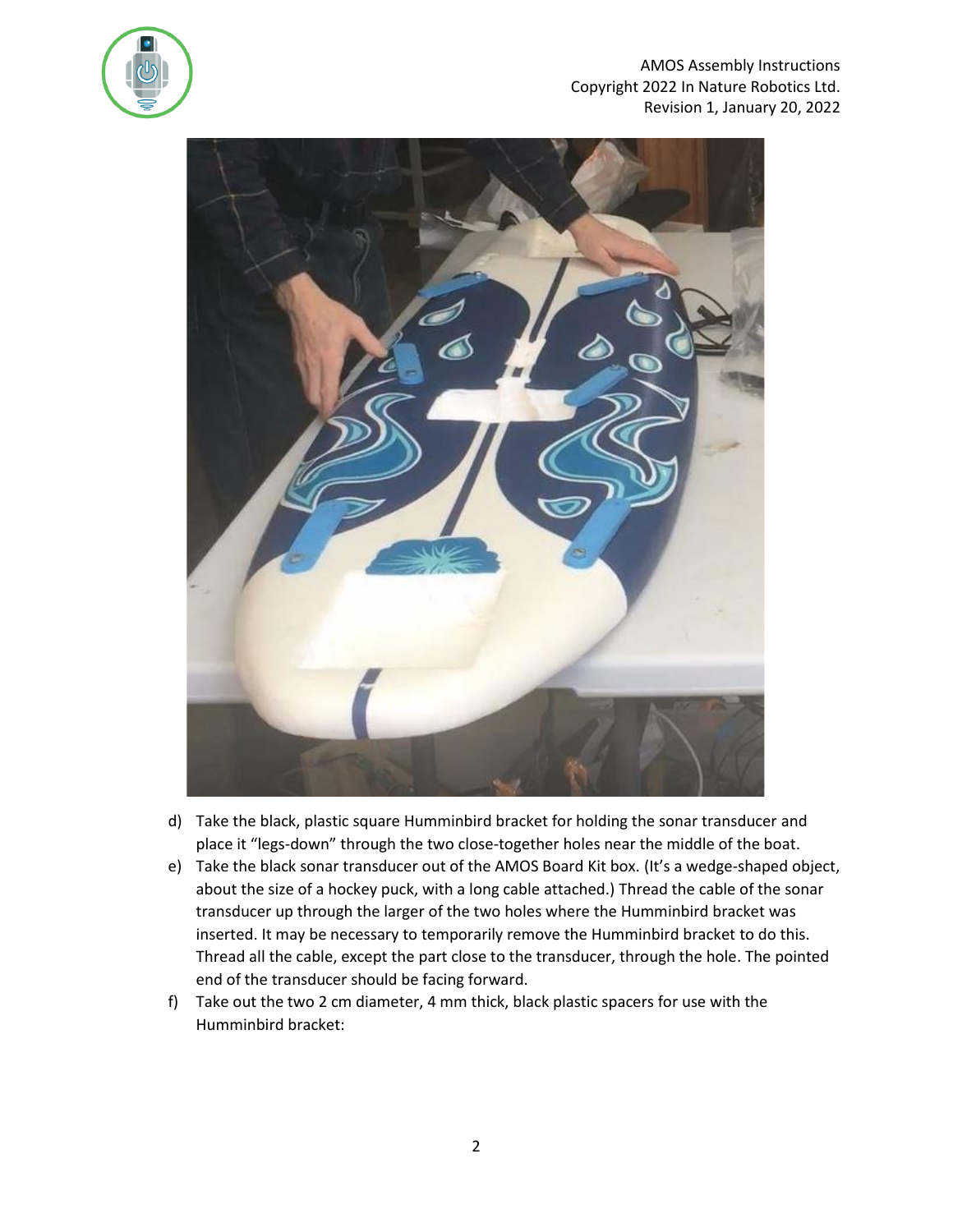

AMOS Assembly Instructions Copyright 2022 In Nature Robotics Ltd. Revision 1, January 20, 2022



Position the spacers between the bracket and the transducer, making sure that the locking teeth of the spacers are appropriately matched to both the bracket and transducer. While together, slide the stainless-steel bolt with the hex hole in its top in through the hole made by the bracket, spacers, and transducer. Tighten one end of the bolt with the Allan key, and the other end of the bolt with the stainless-steel nut that has a small, white, plastic insert. Leave the sonar transducer cable on the top of the surfboard for now.

#### 2. Insert the AMOS Board Kit boxes

Remove the two plastic AMOS Board Kit boxes and insert them into the cut-outs in the surfboard. The electronics box with the propeller attached to it should be placed in the cut-out at the back of the boat, with the propeller end of the box closest to the back end. The other electronics box is placed in the cut-out at the front of the boat, with the LiDAR module and / or camera module (if equipped with those) facing forward. The orientation sensor (AMOS-IMU) inside the front electronics box should be aligned so that the contact pins are pointing towards the front of the boat:



Push the boxes down as far as they can go. They will fit snugly in place. The cable junction box and the fish finder unit (if included) can also be inserted into their respective cut-outs at this time. When handling the electronics boxes, be careful not to damage any sensor probes that might be wired into them.

# 3. Bolt down the back servo motor

Open the back electronics box and take out the 4 M3 bolts and nuts and use them to secure the servo motor to the T-shaped holder (with 4 mounting holes) on top of the back electronics box. (NOTE: the hinges of the electronics boxes may come off during opening and closing of the lid. This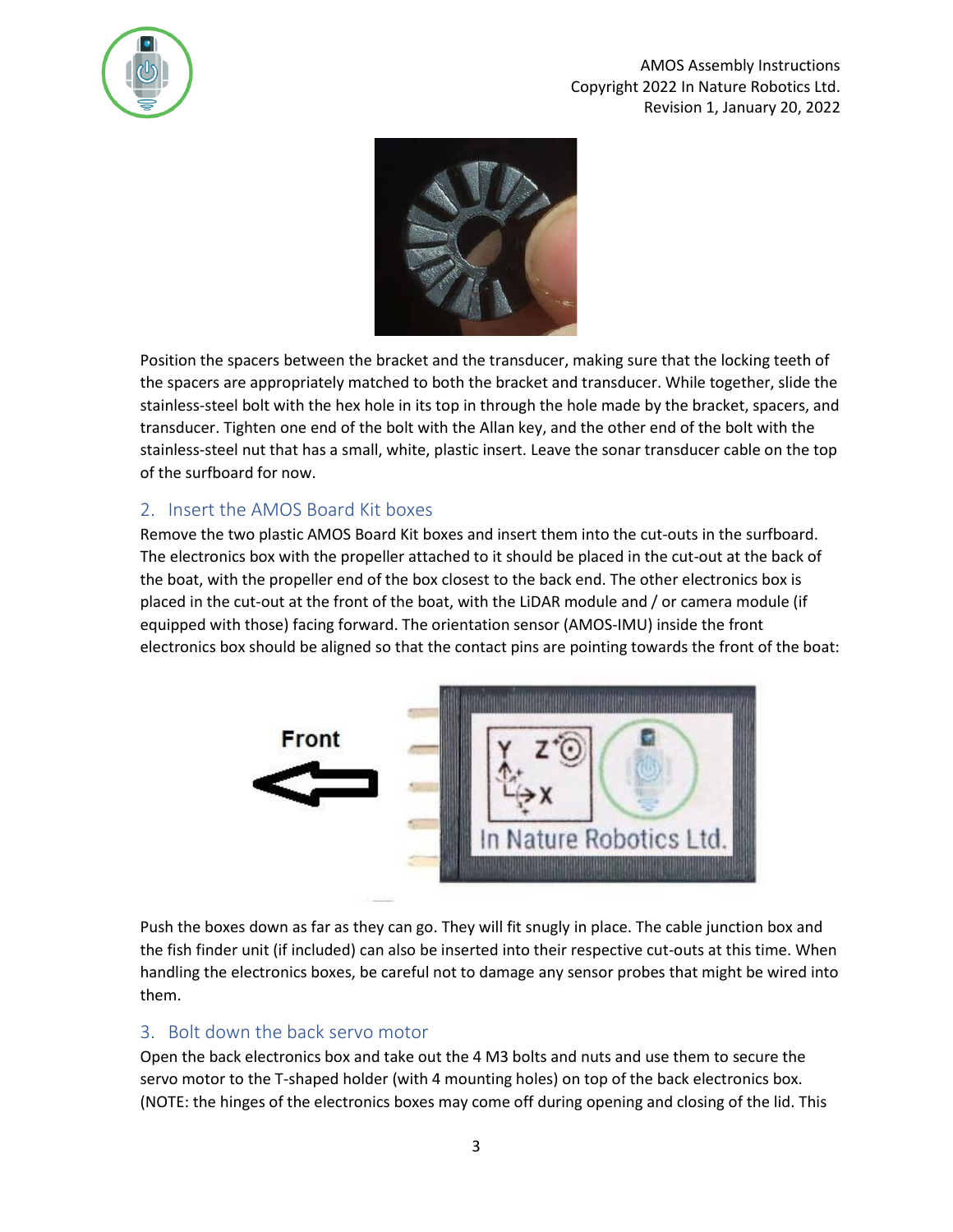

is normal, just be sure to snap the lid back onto the hinges before closing it.) Be sure that the air propeller cables are untwisted before securing the servo motor in place. The cables coming out of the servo motor should be facing toward the back of the boat.



### 4. Fishfinder units only: attach fish finder cables

For an AMOS system equipped with a fish finder for depth monitoring, the fish finder cables can be plugged in now.



Plug the power cable (two-contact cable) from the junction box to the two-pin socket on the back of the fish finder. Plug the serial cable from the front electronics box into the middle socket on the back of the fish finder and plug the transducer cable into the remaining socket.

#### 5. Install the GPS Antenna

Take the GPS antenna out of the AMOS Board Kit box.



Take the aluminum GPS antenna mounting post, o-ring, and plastic locking nut out of the back electronics box. Insert the o-ring over the end of the mounting post with finer threads and insert that end into its corresponding hole in the back electronics box. Use the plastic locking nut on the inside of the box to tighten the mounting post in place. Once tightened, secure the GPS antenna to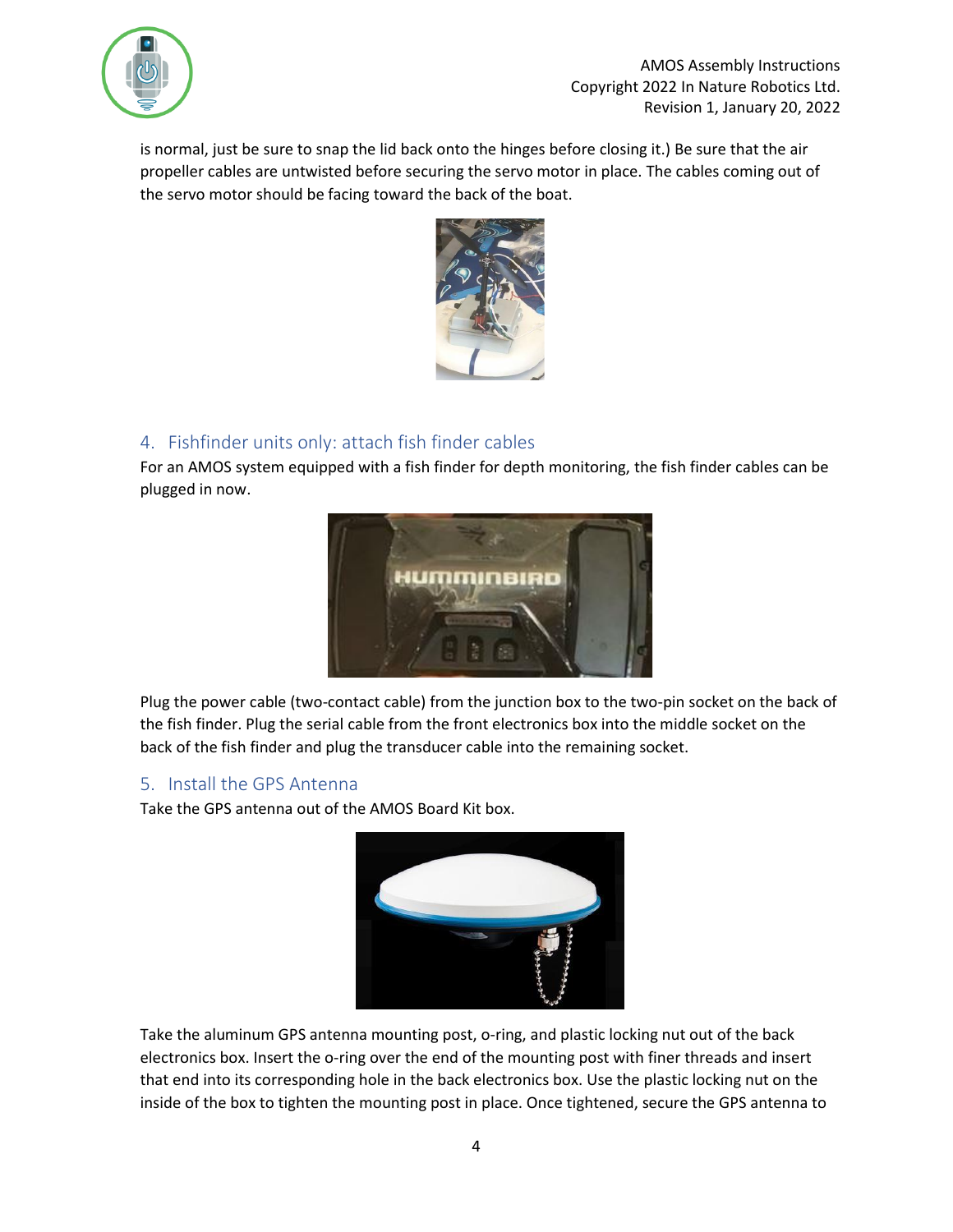

the top of the post. Plug the GPS cable from the front electronics box into the BNC connector on the GPS antenna. There will typically be some extra length of GPS cable; this length can be wrapped around the GPS post a few times to take up the slack but ensure that it is well away from the arc of the air propeller.

#### <span id="page-4-0"></span>6. Install the battery

A 12 V 10 AH Dakota Lithium LiFePO<sub>4</sub> battery is recommended for use with AMOS. If you wish to use a different battery, please contact In Nature Robotics first. Velcro strips are provided with AMOS as an option for helping to secure the battery in place within the back electronics box. There are two wires with battery tab connectors inside the back electronics box that are connected to the solar charge controller. These wires are colored red and black and are labeled "+" and "-" respectively. They should be connected to the corresponding tabs of the battery. Once the battery is connected, a digital voltage (e.g. 13.0 V) should be displayed on the solar charge controller. (IMPORTANT: Ensure that the battery is connected to the solar charge controller first, before connecting the solar panel wires.)

### 7. Underwater camera units only: connect the underwater camera

For AMOS robots equipped with an underwater camera, take the camera housing and ribbon cable tubing attached to it out of the shipping box. Make sure that the camera enclosure is still securely tightened after shipping, but do not over-tighten; a moderate amount of hand-torque is sufficient. The camera enclosure can be tested for watertightness by immersing it in a bucket of water. If bubbles rise repeatedly from the enclosure, then that means there is a leak somewhere, possibly the acrylic window is not properly aligned, or the outer ring is not screwed on tight enough. One or two small bubbles rising from the enclosure is normal; these could come from small pockets of air trapped on the surface of the enclosure.

Within a small, plastic bag in the front electronics box are a rubber gasket, a plastic locking nut, and 4 small screws. Take out the rubber gasket and slide it over the end of the cable gland at the top of the ribbon cable tube. The rubber gasket helps to form a watertight seal against the bottom of the front electronics box. Pry off the wiring terminal board from the main Raspberry Pi board. It is usually easier to remove the USB cables from the main Raspberry Pi board first, before doing this. The USB cables can be re-connected later, after the underwater camera module is completely installed. The USB cables are permitted to occupy any of the 4 available USB sockets.

Push the black cable gland at the top of the ribbon cable tube up through the bottom hole of the front electronics box. On the inside of the electronics box, slide the plastic locking nut over the end of the ribbon cable, and tighten it over the threaded end of the cable gland. Do not overtighten; it should be possible to make it secure by hand tightening it. Ensure that the camera module is facing forward before final tightening. Slide the end of the ribbon cable through the slot in the wiring terminal board: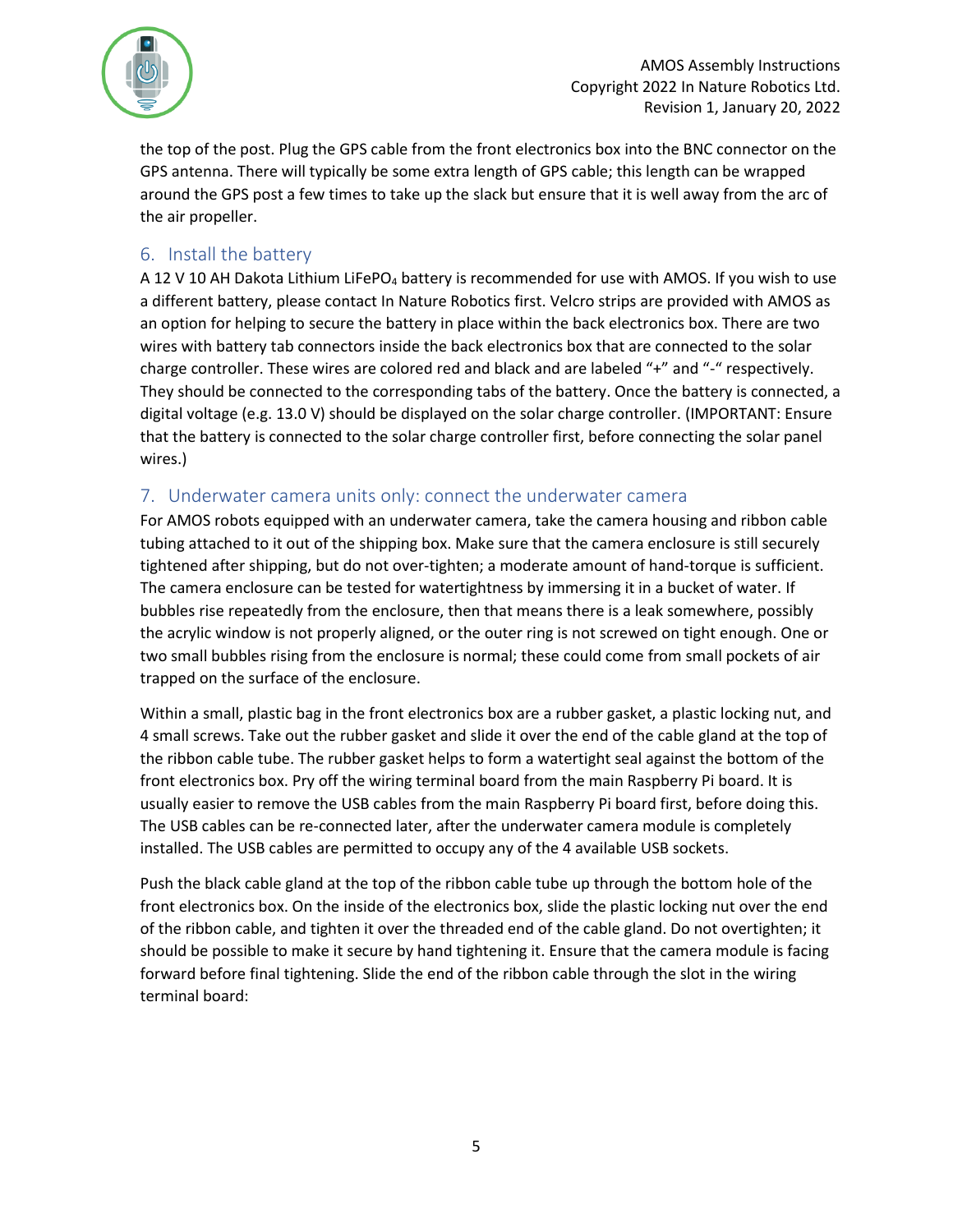

#### AMOS Assembly Instructions Copyright 2022 In Nature Robotics Ltd. Revision 1, January 20, 2022



Pull up the locking tabs on the HMDI connector of the Raspberry Pi main board and insert the end of the ribbon cable into the HDMI connector (silvered contact tabs facing toward the back) before pushing down the locking tabs. Replace the wiring terminal board, and screw it down at the corners with the 4 small screws provided. Replace the USB cables if they were removed earlier.

#### 8. Connect the wireless antennas

Connect one black wireless antenna to the front electronics box, and the other to the AMOSRemote transceiver box.

# 9. Solar units only: connect the solar panel

Remove the solar panel from its box and position it over top of the brackets installed i[n 1](#page-0-0) above. Insert the hex bolts through the solar panel mounting holes. It may be necessary to clamp the edge of the grommet around each hole with a small pair of pliers, while using a small socket wrench to "screw in" the bolt. Once the bolts are in the holes, position the bolts into the available holes in the plastic brackets on the surfboard. Slide the brackets toward the back or front as necessary. It is OK to bend the solar panel a bit at this stage to get it into place over the brackets; it is quite flexible. Once in place, tighten the nuts over the bolts. If using a fish finder for depth sensing under the solar panel, you might want to leave the two front bolts un-connected, as it allows you to lift the front half of the solar panel for turning on the fish finder after the AMOS robot has been turned on. On some fish finders, it is only necessary to press the On/Off button to turn it on and enable depth readings. On other units, it is necessary to press the On/Off button, wait for a beep noise, and then press the 'Exit' button twice to clear two introductory screens before depth readings are sent to the AMOS robot.

Once the solar panel is in place, connect the + and – solar panel leads to the red and black wires coming from the front of the back electronics box. Be sure not to connect the + and – solar panel leads to each other, as this will short out the solar panel. Also, make sure that the battery has been connected i[n 6](#page-4-0) prior to plugging in the solar panel leads.

#### 10.Desiccant

Inside the front and back electronics boxes are two porous bags full of silica gel beads that act as a desiccant material for managing humidity levels within the enclosures. Over time, especially if the boat is being used in a humid environment, the color of these beads will change from orange to